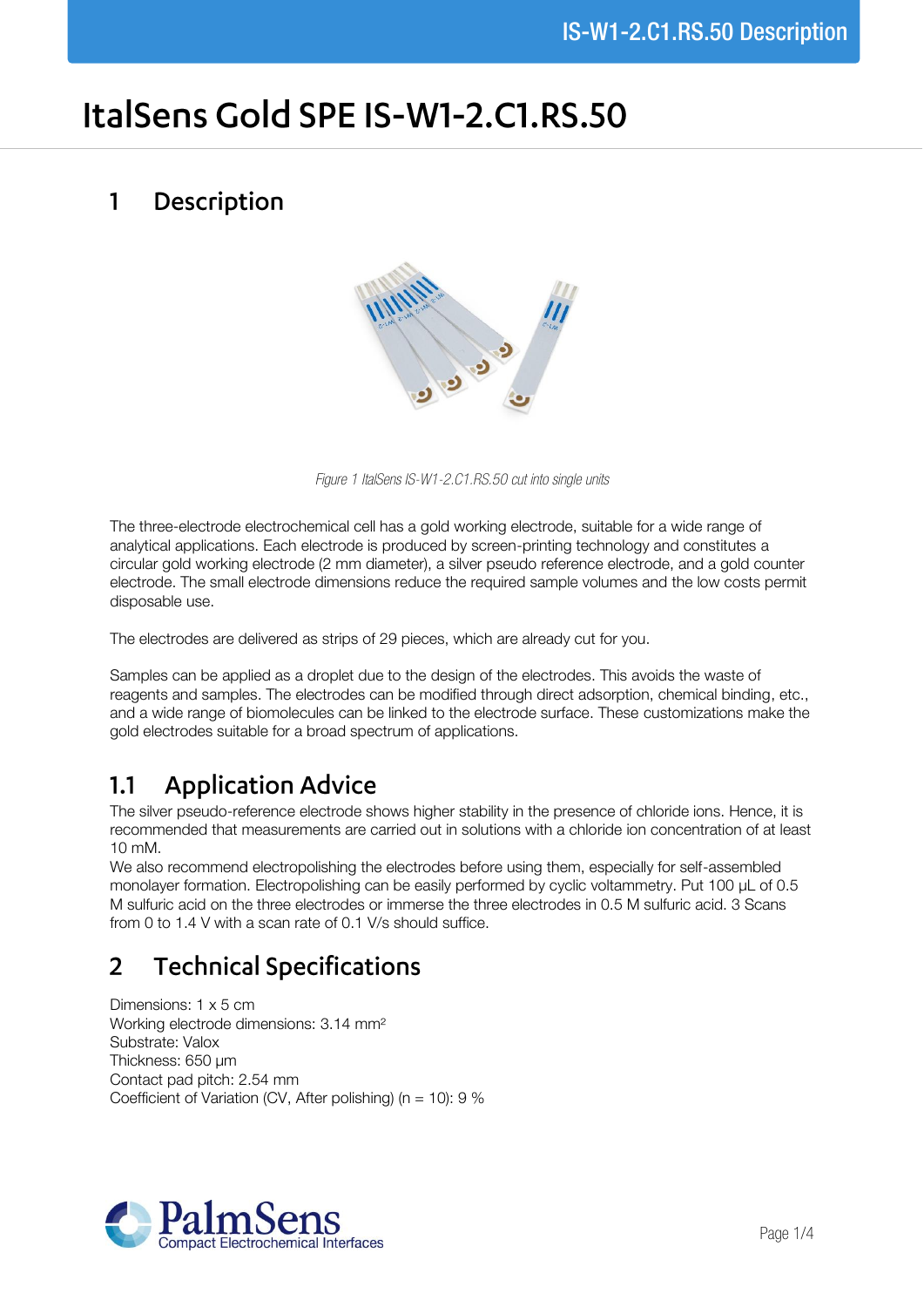#### $\overline{3}$ Measurements

## Electropolishing  $3.1$

All measurements were performed with a droplet of solution covering all three electrodes of the cell. The solution contained  $0.5$  M  $H<sub>2</sub>SO<sub>4</sub>$ .



*Figure 2 CV, IS-W1-2.C1.RS.50, scan rate 0.1 V/s, E step 5 mV*

# Cyclic Voltammogram  $3.2$

All measurements were performed with a droplet of solution covering all three electrodes of the cell. The solution contained 2.5 mM K<sub>3</sub>[Fe(CN)<sub>6</sub>], 2.5 mM K<sub>4</sub>[Fe(CN)<sub>6</sub>], and 0.1 M KCl.



*Figure 3 CV, IS-W1-2.C1.RS.50, scan rate 0.1 V/s, E step 5 mV*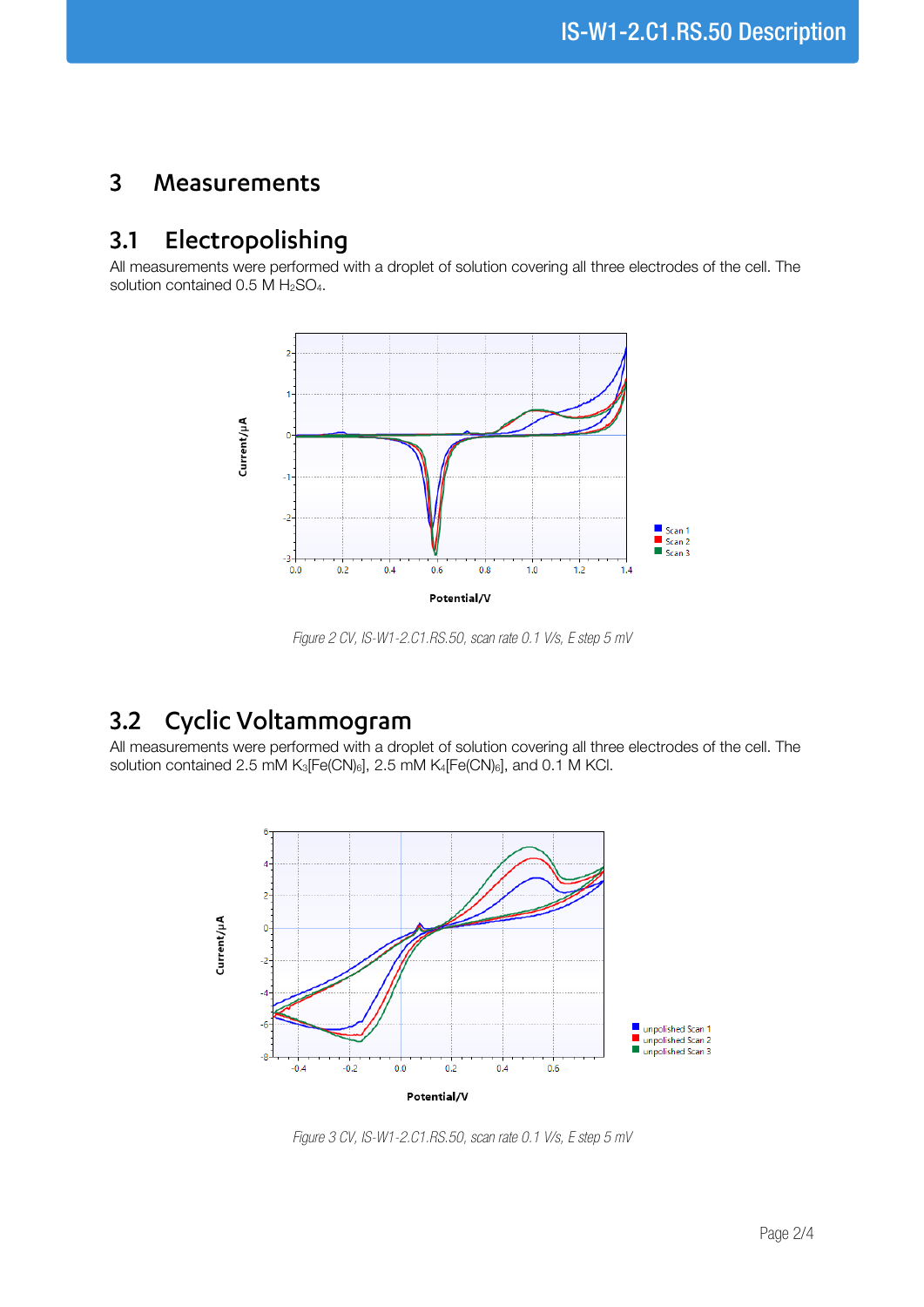

*Figure 4 CV, electropolished IS-W1-2.C1.RS.50, scan rate 0.1 V/s, E step 5 mV*

Before any treatment, the peak height and peak separation vary, but after electropolishing the electrodes' CVs are uniform.

## Electrochemical Impedance Spectroscopy  $3.3$



*Figure 5 EIS, IS-W1-2.C1.RS.50, E dc OCP, E ac 10 mV, frequency range 0.1 Hz to 1 MHz*

Before any treatment, the impedance varies between electrodes of the same batch. After electropolishing, the IS-W1-2.C1.RS.50 shows usually lower impedance, and the variation of the impedance is reduced as well.